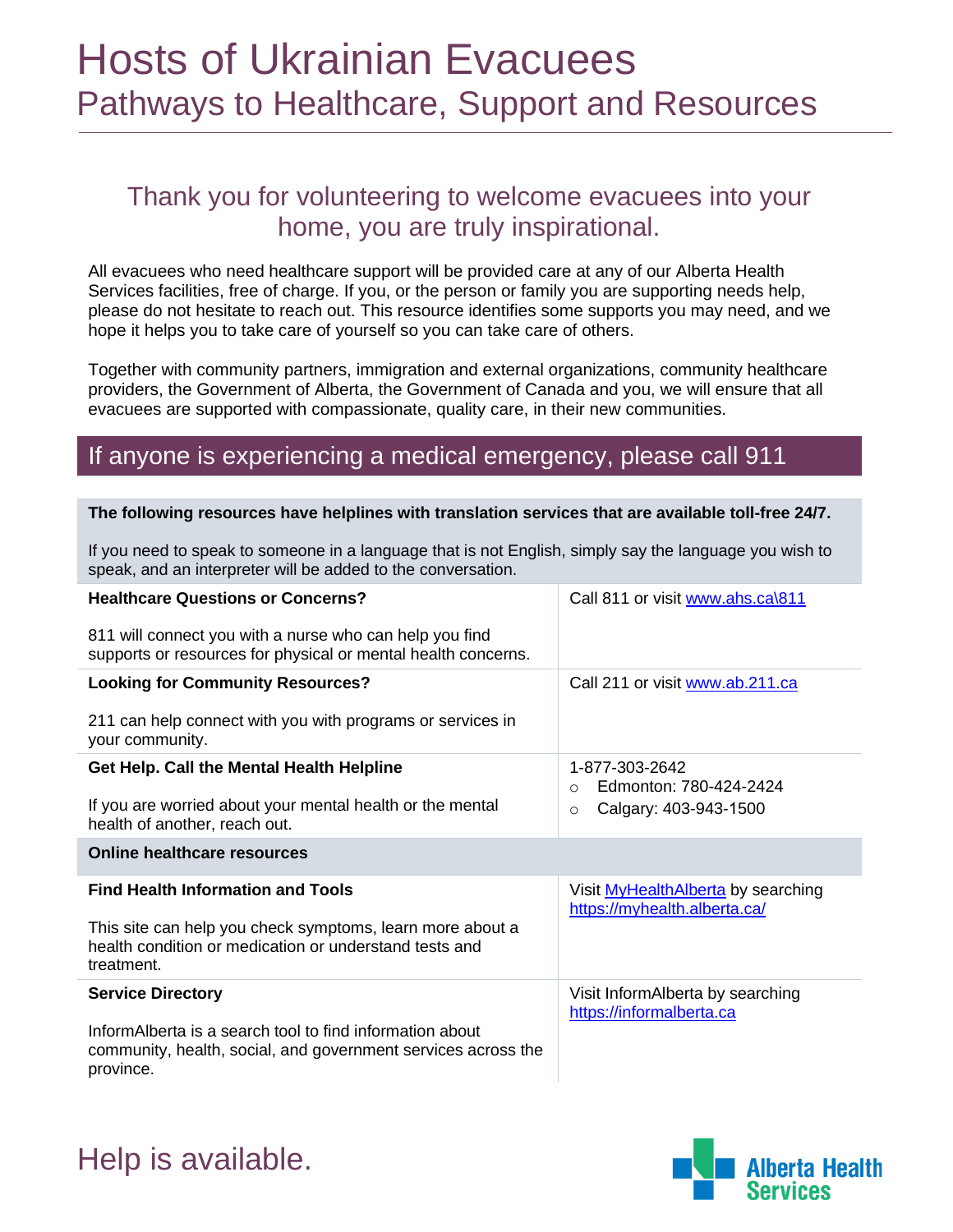## Hosts of Ukrainian Evacuees Pathways to Healthcare, Support and Resources

| <b>Help in Tough Times</b>                                                                                                                                                                                                                                                                             | Visit Help in Tough Times by<br>searching ahs.ca/helpintoughtimes                     |
|--------------------------------------------------------------------------------------------------------------------------------------------------------------------------------------------------------------------------------------------------------------------------------------------------------|---------------------------------------------------------------------------------------|
| This site identifies important phone numbers, as well as<br>resources to support addictions and mental health, stress,<br>dealing with grief and access to find other healthcare services.                                                                                                             |                                                                                       |
| <b>Addictions and Mental Health</b>                                                                                                                                                                                                                                                                    | Visit Addictions and Mental Health -<br><b>Information for Albertans by searching</b> |
| This site can help you locate mental health and addiction<br>programs and services in a location near you as well as<br>resources and tools to support adults and children needing<br>help.                                                                                                            | www.ahs.ca/amh                                                                        |
|                                                                                                                                                                                                                                                                                                        |                                                                                       |
| Other supports and resources                                                                                                                                                                                                                                                                           |                                                                                       |
| <b>Find A Physician or Family Doctor</b>                                                                                                                                                                                                                                                               | <b>Find a Doctor by searching</b><br>https://search.cpsa.ca/physiciansearch           |
| This site has a link to the Find a Physician tool which can<br>search for physicians in your area by discipline, language or<br>location. It also has a link to find a Family Doctor through the<br>Primary Care Network which can identify physicians who are<br>accepting new patients in your area. |                                                                                       |
| Healthcare options for you and your guests                                                                                                                                                                                                                                                             | Visit AHS Support for Ukraine by<br>searching AHS Support for Ukraine.                |
| This resource can help you learn more about your healthcare<br>options, including how to update your vaccinations or get pre-<br>and-postnatal care.                                                                                                                                                   |                                                                                       |
| <b>COVID-19 Immunizations</b>                                                                                                                                                                                                                                                                          | <b>COVID-19 Immunizations</b>                                                         |
| Get fully protected. This site allows you to book an<br>immunization appointment at one of our public health clinics<br>and identifies local pharmacies and walk-in clinics that can<br>provide the vaccine.                                                                                           |                                                                                       |
| <b>Dental Care</b>                                                                                                                                                                                                                                                                                     | <b>Chumir Dental Clinic</b><br>Call 403-955-6888                                      |
| Alberta Health Services team has two clinic locations in                                                                                                                                                                                                                                               | 1213 4th Street SW                                                                    |
| Calgary that provide dental services, free of charge, to patients<br>in need. Please call the location nearest you to speak with a<br>receptionist to schedule an appointment or ask questions.                                                                                                        | <b>Sunridge Medical Gallery</b><br>Call 403-944-9999<br>2580 32 Street NE             |
| Questions about setting up your home?                                                                                                                                                                                                                                                                  | <b>Information for Your Home &amp; Family</b>                                         |
| This site offers more information on how to maintain a health                                                                                                                                                                                                                                          |                                                                                       |

home, well water testing, animal exposure and other topics.



Help is available.